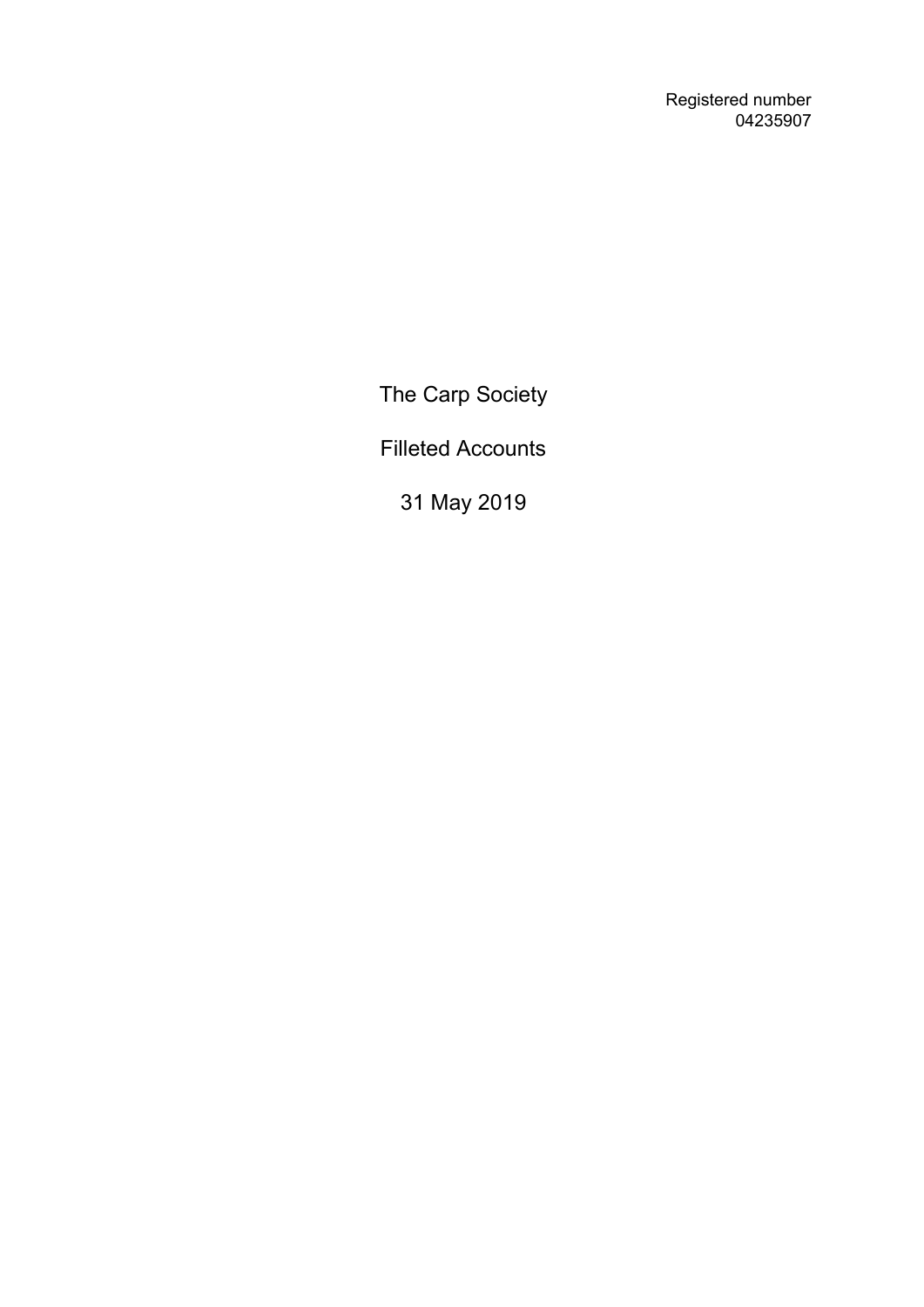# **The Carp Society Registered number:** 04235907 **Balance Sheet as at 31 May 2019**

| 14235907 |  |  |
|----------|--|--|

# **Notes 2019 2018 £ £ Fixed assets** Tangible assets 2 1,129,832 1,145,478 **Current assets** Stocks 6,790 6,907 Debtors 3 4,074 6,909 Cash at bank and in hand 333,554 291,989 344,418 305,805 **Creditors: amounts falling due within one year** 4 (146,537) (140,601) **Net current assets** 197,881 165,204 **Total assets less current liabilities** 1,327,713 1,310,682 **Creditors: amounts falling due after more than one year** 5 (229,316) (242,290) **Net assets 1,098,397 1,068,392 Capital and reserves**

| Revaluation reserve        |  | 482.066   | 482.066   |
|----------------------------|--|-----------|-----------|
| Profit and loss account    |  | 616.331   | 586.326   |
|                            |  |           |           |
| <b>Shareholders' funds</b> |  | 1.098.397 | 1,068,392 |

The directors are satisfied that the company is entitled to exemption from the requirement to obtain an audit under section 477 of the Companies Act 2006.

The members have not required the company to obtain an audit in accordance with section 476 of the Act.

The directors acknowledge their responsibilities for complying with the requirements of the Companies Act 2006 with respect to accounting records and the preparation of accounts.

The accounts have been prepared and delivered in accordance with the special provisions applicable to companies subject to the small companies regime. The profit and loss account has not been delivered to the Registrar of Companies.

D C Stritton **Director** Approved by the board on 9 October 2019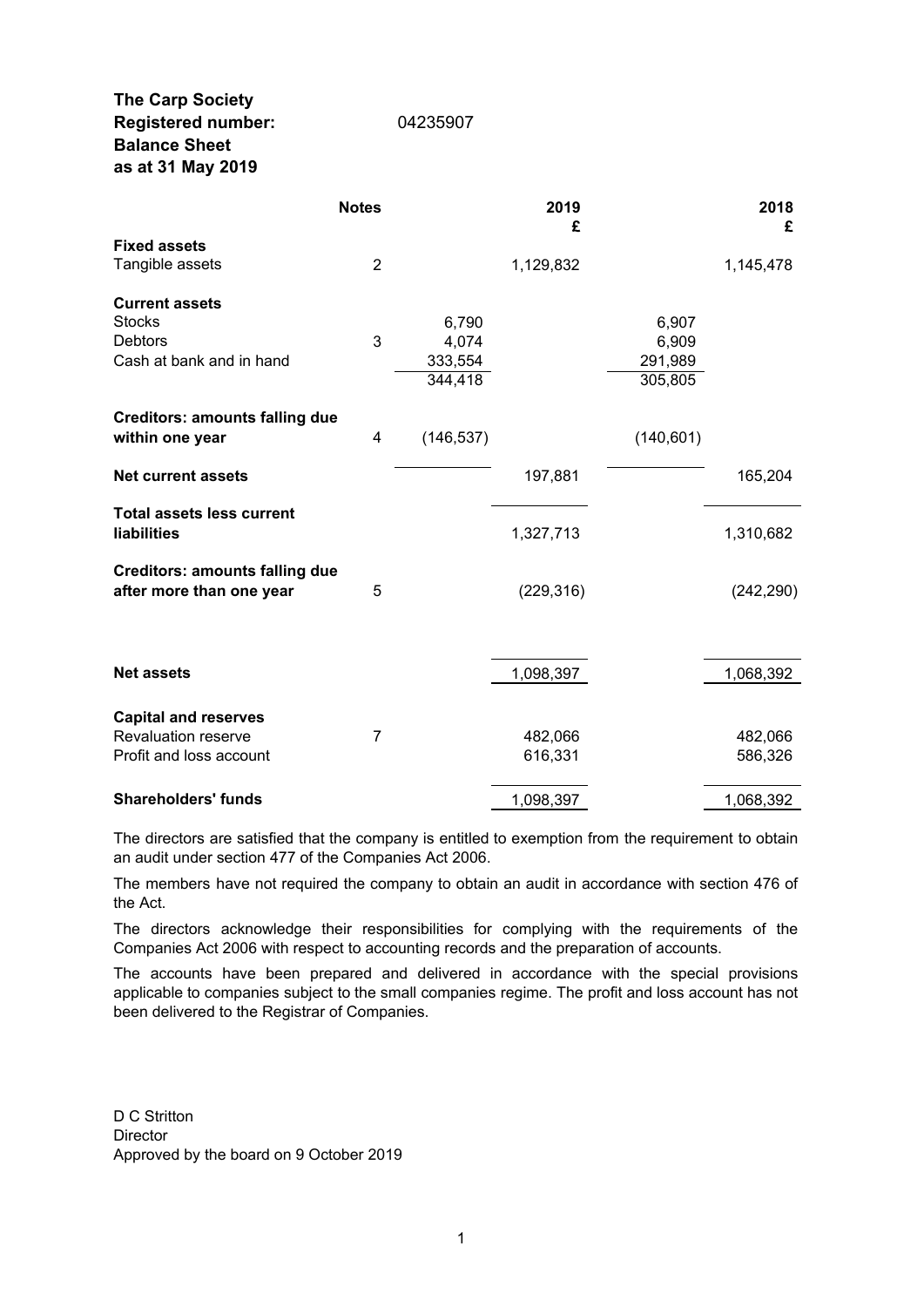# **The Carp Society Notes to the Accounts for the year ended 31 May 2019**

## **1 Accounting policies**

## *Basis of preparation*

The accounts have been prepared under the historical cost convention and in accordance with FRS 102, The Financial Reporting Standard applicable in the UK and Republic of Ireland (as applied to small entities by section 1A of the standard).

## *Turnover*

Turnover is measured at the fair value of the consideration received or receivable, net of discounts and value added taxes. Turnover includes revenue earned from the sale of goods and from the rendering of services. Turnover from the sale of goods is recognised when the significant risks and rewards of ownership of the goods have transferred to the buyer. Turnover from the rendering of services is recognised by reference to the stage of completion of the contract. The stage of completion of a contract is measured by comparing the costs incurred for work performed to date to the total estimated contract costs.

## *Tangible fixed assets*

Tangible fixed assets are measured at cost less accumulative depreciation and any accumulative impairment losses. Depreciation is provided on all tangible fixed assets, other than freehold land, at rates calculated to write off the cost, less estimated residual value, of each asset evenly over its expected useful life, as follows:

Plant and machinery 25% on cost

Freehold buildings straight line over 50 years

#### *Stocks*

Stocks are measured at the lower of cost and estimated selling price less costs to complete and sell. Cost is determined using the first in first out method. The carrying amount of stock sold is recognised as an expense in the period in which the related revenue is recognised.

#### *Debtors*

Short term debtors are measured at transaction price (which is usually the invoice price), less any impairment losses for bad and doubtful debts. Loans and other financial assets are initially recognised at transaction price including any transaction costs and subsequently measured at amortised cost determined using the effective interest method, less any impairment losses for bad and doubtful debts.

#### *Creditors*

Short term creditors are measured at transaction price (which is usually the invoice price). Loans and other financial liabilities are initially recognised at transaction price net of any transaction costs and subsequently measured at amortised cost determined using the effective interest method.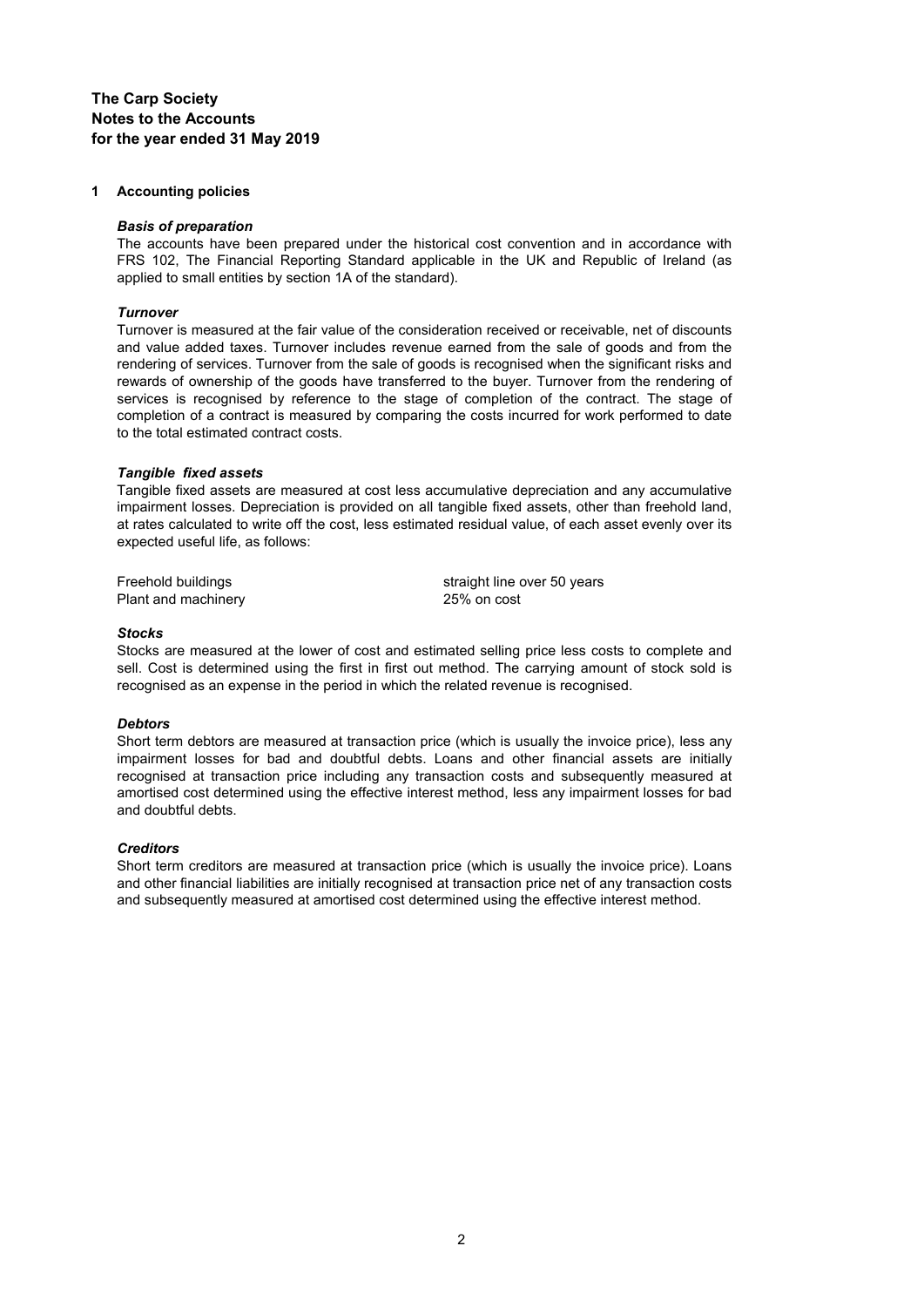# **The Carp Society Notes to the Accounts for the year ended 31 May 2019**

## *Taxation*

A current tax liability is recognised for the tax payable on the taxable profit of the current and past periods. A current tax asset is recognised in respect of a tax loss that can be carried back to recover tax paid in a previous period. Deferred tax is recognised in respect of all timing differences between the recognition of income and expenses in the financial statements and their inclusion in tax assessments. Unrelieved tax losses and other deferred tax assets are recognised only to the extent that it is probable that they will be recovered against the reversal of deferred tax liabilities or other future taxable profits. Deferred tax is measured using the tax rates and laws that have been enacted or substantively enacted by the reporting date and that are expected to apply to the reversal of the timing difference, except for revalued land and investment property where the tax rate that applies to the sale of the asset is used. Current and deferred tax assets and liabilities are not discounted.

## *Leased assets*

A lease is classified as a finance lease if it transfers substantially all the risks and rewards incidental to ownership. All other leases are classified as operating leases. The rights of use and obligations under finance leases are initially recognised as assets and liabilities at amounts equal to the fair value of the leased assets or, if lower, the present value of the minimum lease payments. Minimum lease payments are apportioned between the finance charge and the reduction in the outstanding liability using the effective interest rate method. The finance charge is allocated to each period during the lease so as to produce a constant periodic rate of interest on the remaining balance of the liability. Leased assets are depreciated in accordance with the company's policy for tangible fixed assets. If there is no reasonable certainty that ownership will be obtained at the end of the lease term, the asset is depreciated over the lower of the lease term and its useful life. Operating lease payments are recognised as an expense on a straight line basis over the lease term.

#### *Pensions*

Contributions to defined contribution plans are expensed in the period to which they relate.

## **2 Tangible fixed assets**

|                                                  | Land and<br>buildings<br>£ | <b>Plant and</b><br>machinery<br>etc<br>£ | <b>Total</b><br>£ |
|--------------------------------------------------|----------------------------|-------------------------------------------|-------------------|
| Cost                                             |                            |                                           |                   |
| At 1 June 2018                                   | 1,202,511                  | 157,378                                   | 1,359,889         |
| Additions                                        |                            | 10,598                                    | 10,598            |
| At 31 May 2019                                   | 1,202,511                  | 167,976                                   | 1,370,487         |
| <b>Depreciation</b>                              |                            |                                           |                   |
| At 1 June 2018                                   | 79,085                     | 135,326                                   | 214,411           |
| Charge for the year                              | 15,054                     | 11,190                                    | 26,244            |
| At 31 May 2019                                   | 94,139                     | 146,516                                   | 240,655           |
| Net book value                                   |                            |                                           |                   |
| At 31 May 2019                                   | 1,108,372                  | 21,460                                    | 1,129,832         |
| At 31 May 2018                                   | 1,123,426                  | 22,052                                    | 1,145,478         |
|                                                  |                            |                                           |                   |
| Freehold land and buildings:                     |                            | 2019                                      | 2018              |
|                                                  |                            | £                                         | £                 |
| Historical cost                                  |                            | 761,315                                   | 761,315           |
| Cumulative depreciation based on historical cost |                            | 281,105                                   | 281,105           |
|                                                  |                            | 480,210                                   | 480,210           |